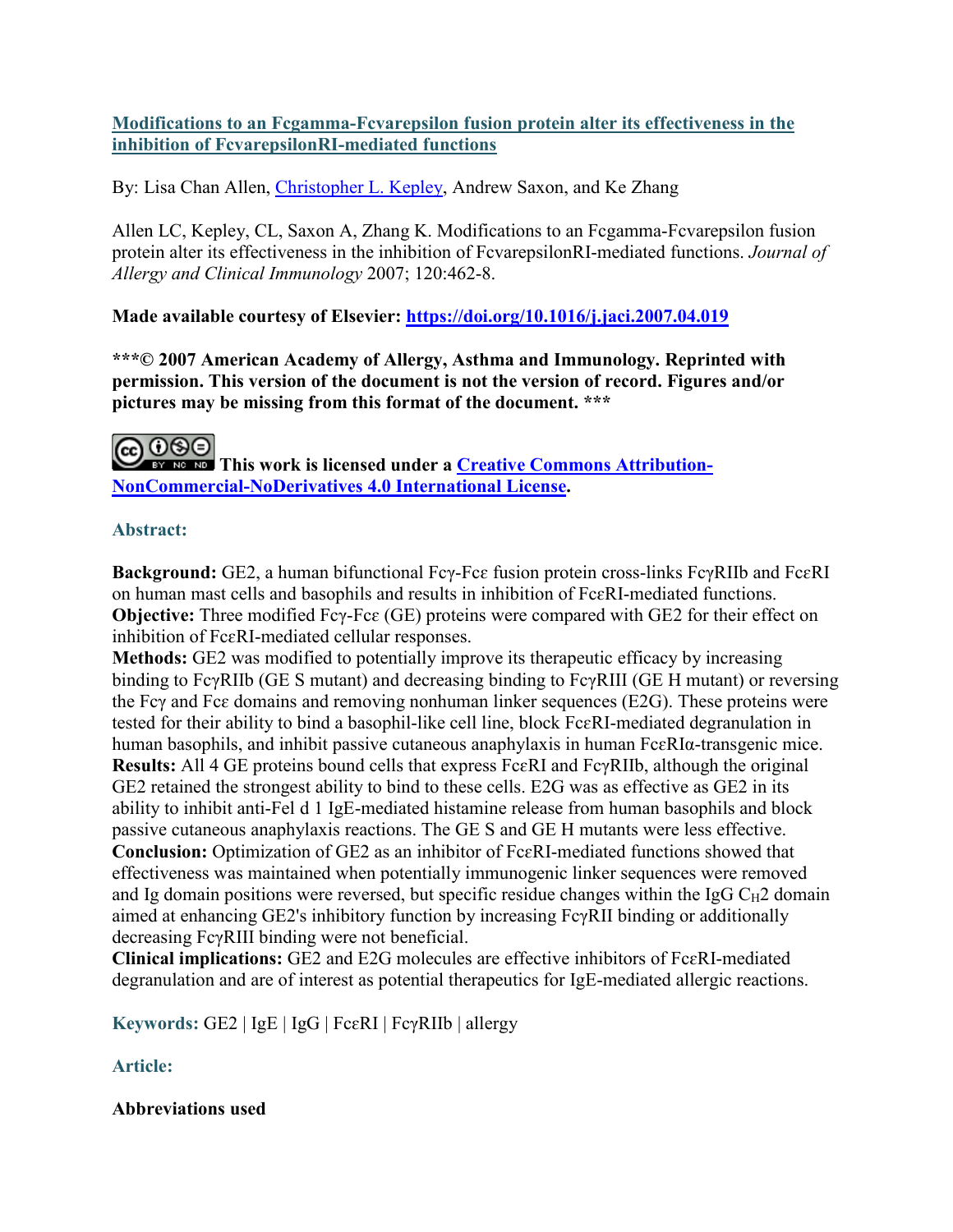HA: Hemagglutinin A ITIM: Immunoreceptor tyrosine inhibitory motif NP: 4-hydroxy-3-nitrophenylacetyl PCA: Passive cutaneous anaphylaxis

Immediate hypersensitivity or allergic diseases, such as allergic asthma, allergic rhinitis, and most food allergies, are generally thought of as predominantly allergic antibody or IgE-mediated processes. The important role of IgE was recently highlighted by the inhibition of the early- and late-phase reactions in the lung and skin by treatment with anti-IgE.<sup>1, 2</sup> The presence of allergic antibody to common environmental allergen is common and becoming more prevalent, $3$  and thus it is not surprising that diseases caused by IgE are also common and show increasing prevalence. IgE predominantly resides on mast cells and basophils bound to high-affinity IgE receptors, FcɛRI. In initiating an allergic response, FcɛRI-bound IgE binds multivalent allergens causing FcɛRI cross-linking. This triggers a signaling cascade that results in both immediate mediator release and production of other biologically active molecules causing the classic symptoms of allergy.

We have previously shown that a human Ig fusion protein consisting of the hinge through  $C_H3$  of the γ1 heavy chain plus C<sub>H</sub>2 through C<sub>H</sub>4 of the  $\varepsilon$  heavy chain (GE2 protein) can block the allergic response by co–cross-linking FcɛRI and FcγRIIb inhibitory receptors on the cell surface.<sup>4, 5</sup> GE2 is a fusion of the Fcγ1 hinge–C<sub>H</sub>2–C<sub>H</sub>3 and the Fc $\varepsilon$  C<sub>H</sub>2–C<sub>H</sub>3–C<sub>H</sub>4 that assembles as a 150-kd monomer containing 2 covalently linked Fcγ-Fcɛ chains. FcγRIIb is a negative regulatory molecule that contains an immunoreceptor tyrosine inhibitory motif (ITIM) and can inhibit FcɛRI signaling on mast cells and basophils.<sup>6,7</sup> GE2 blocks FcɛRI-mediated functions of human basophils and mast cells and inhibits passive cutaneous anaphylaxis (PCA) in FcɛRIαtransgenic mice and skin test reactivity in rhesus monkeys with dust mite allergy.<sup>4, 8</sup> GE2 also has the ability to inhibit Langerhans-like cell function through FcεRI-FcγRIIb cross-linking<sup>9</sup> and interfere in isotype switch and IgE production by B-cell function through FcɛRII (CD23)–FcγRII cross-linking. $10$ 

In this article we compare the functional features of 4 proteins, the original GE2 and 3 GE2 modified proteins that will be collectively referred to as GE proteins, constructed in an effort to enhance the ability of GE2 to inhibit IgE-mediated processes (Fig 1). One of the modified proteins, the GE S mutant, wherein the serine at position 267 is replaced by an alanine, was constructed to enhance binding to  $FcvRIIb$ .<sup>11</sup> The second molecule, the GE H mutant, wherein the histadine at position 268 is replaced by an alanine, enhances binding to FcγRIIb, and decreases binding to  $Fc\gamma RIII$ <sup>11</sup>A third protein, E2G, reversed the position of the Fc $\gamma$  and Fc $\epsilon$ domains, using the hinge region of Fcγ to function as the flexible linker between the 2 Fc regions and thereby removing potentially immunogenic linker sequences from the original construct.

We found that E2G was as effective as GE2, whereas the GE S and H mutants were surprisingly less effective than the original GE2 molecule. They form monomers with a small percentage of dimers in the preparations, and all except for the GE S mutant were able to bind a human basophil cell line, Ku812, better than native IgE. The GE2 and E2G proteins inhibited cellular degranulation better than the GE S and GE H mutants in basophils isolated from one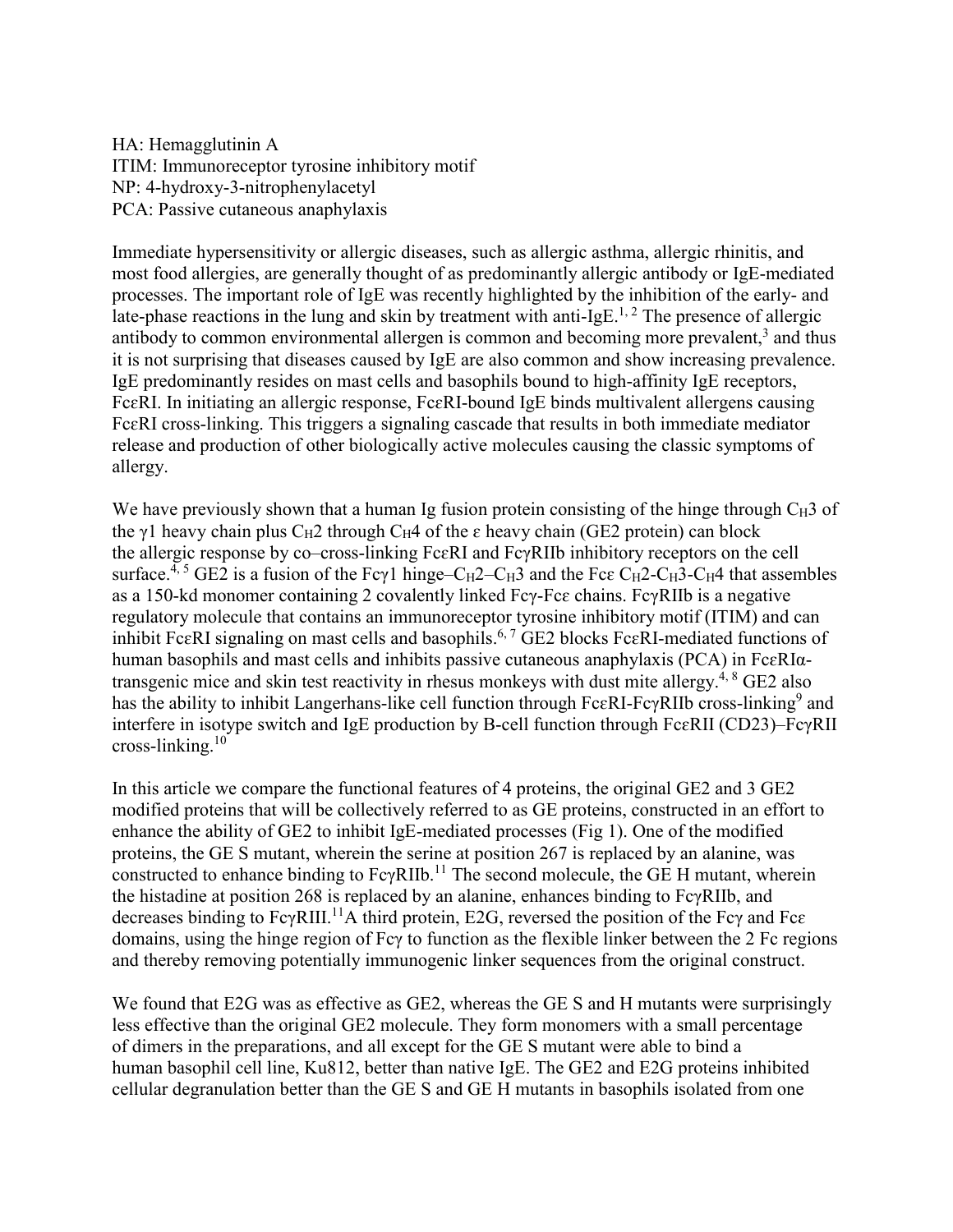individual. Both GE2 and E2G were more effective in blocking IgE-mediated PCA responses in human FcɛRIα-transgenic mice than the GE S and GE H mutants. Overall, the effectiveness of these proteins to inhibit FcɛRI-mediated degranulation and PCA followed a pattern as follows:  $E2G = GE2 > GE S$  mutant > GE H mutant.



**Fig 1.** Schematic diagram of human GE proteins. The molecules are depicted with the N-terminus on the *left* and the C-terminus on the *right*. The Fcγ domains (γ hinge-Cγ2-Cγ3) are *striped*, the Fcε domains (Cε2-Cε3-Cε4) are *dotted*, the flexible linker is *black*, and the hemagglutinin tag is *white*. Amino acid substitutions are designated by their IgG1 EU index position.

# **Methods**

Gene construction and expression

The GE2 construct, described previously,<sup>4</sup> consists of a hemagglutinin A (HA) epitope, 7 vector amino acids, the IgG1 hinge- $C_H2 - C_H3$ , 17 amino acids including a (Gly4Ser)3 linker, and IgE  $C_H$ 2- $C_H$ 3- $C_H$ 4. We used nested PCR with primers 5'-GGCCAGATCTGA GCCCAAATCTTGT-3′, 5′-CCTCCCGCGGCTTTGTCTTGGC-3′, 5′- TTGACCTCAGGGTCTTCGTGTGCCACGTCCACCACCACGCAT-3′, and 5′- ATGCGTGGTGGTGGACGTGGCACACGAAGACCCTGAGGTCAA-3′ to introduce a S267A mutation within the IgG1 C<sub>H</sub>2 domain of our Fc $\gamma$ -Fc $\varepsilon$  gene and named it the GE S mutant. A similar nested PCR strategy with primers 5′-TTGACCTCAGGGTCTTCCG CGCTCACGTCCACCACCACGCAT-3′ and 5′- ATGCGTGGTGGTGGACGTGAGCGCGGAAGACCCTGAGGTCAA-3′ created the GE H mutant, containing H268A substitution. The *Bgl*II–*Sac*II fragment was ligated into the GE2 expression vector.<sup>4</sup> E2G reversed the Fcγ and Fcε sequences of GE2 by linking the 3' end of IgE  $C_H$ 2-C<sub>H</sub>3-C<sub>H</sub>4 with the 5' end of the IgG1 hinge-C<sub>H</sub>2-C<sub>H</sub>3 by using a *BgIII* site. The HA tag, vector sequences, and (Gly<sub>4</sub>Ser)<sub>3</sub> linker present in GE2 were removed. The 5'  $\kappa$  leader sequence was connected to the IgE  $C_H2$  sequence by using overlap PCR and the primers  $5'$ -AAGCTTGATATCCACCATGGAGACAGACACACTCCTGCTATGGGTACTGCTGCTCTG GGTTCCAGGTTCCACTGGTGAC-3′ and 5′-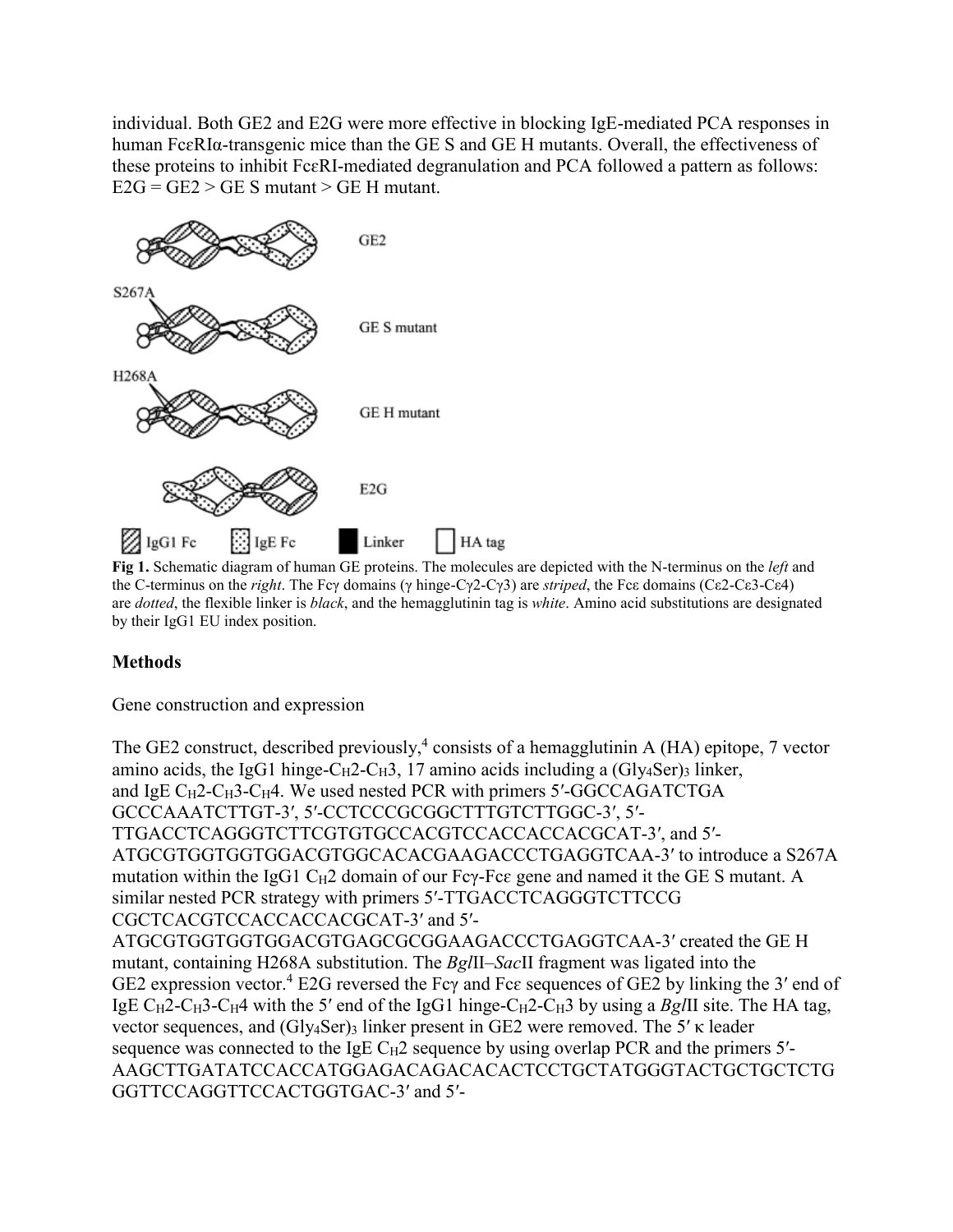TCCAGGTTCCACTGGTGACTTCACCCCGCCCACCGTGAAGATTTTACAGTCGTCCTG CGACGGC-3′. The primer 5′-GGTACCAGATCTTTTACCGGGATTTACAGACACC-3′ was used to introduce a *Bgl*II site in place of the IgE stop codon. All the designed mutations were confirmed by sequencing. The product was cut with *Eco*RV-*Bgl*II and inserted into a plasmid containing a *Bgl*II site at the beginning of the IgG1 hinge and then placed in a final expression vector containing a CMV promoter (kindly provided by Dr S. L. Morrison).

### Protein expression and purification

The linearized plasmid DNA (5 μg) was transfected by means of electroporation into 2 to 4  $\times$  $10^7$  Ns0/1 myeloma cells. Expression was tested by means of ELISA and metabolic labeling, and then GE protein–producing cells were subcloned and grown in roller bottles. The cell supernatant was passed through a protein A-sepharose column (Sigma Aldrich, St Louis, Mo), and bound protein was eluted with citric acid, pH 4.5. One-milliliter protein fractions were immediately neutralized with 2 mol/L Tris, pH 8.0, and then dialyzed with PBS. For analytic purposes only, a small fraction of each GE protein was separated by means of gel filtrationon a fast protein liquid chromatography by using two 25-mL Superose 6 columns (Pharmacia, Uppsala, Sweden) with PBS and 0.02% NaN3, pH 6.8, and a flow rate of 0.25 mL/min. The amount of monomer and aggregated material determined by means of an  $OD<sub>280</sub>$  reading was quantitated by using Quanity One software (Bio Rad Laboratories, Inc., Hercules, Calif) and calculated as a percentage of the total protein eluted. The purified proteins were analyzed with SDS-PAGE under reducing and nonreducing conditions.

### Flow cytometry

Binding to FcɛRI was assessed by means of flow cytometry on the human basophil-like cell line Ku812 (kindly provided by Dr W. Vainchenker, Creteil, France), which expresses FcɛRI and Fc $\gamma$ RII. For each sample, 10<sup>6</sup>cells were incubated with or without GE2 and IgE proteins at several concentrations at 4°C for 1 hour, followed by staining with fluorescein isothiocyanate– labeled goat anti-human ɛ chain (Sigma Aldrich) for 30 minutes at 4°C. Samples were analyzed on a FACScan flow cytometer (Becton Dickinson Immunocytometry Systems, San Jose, Calif), gating out dead cells and debris.

# Histamine release

Human basophils were isolated from the buffy coat of human blood, as described previously.<sup>4</sup> The basophils were sensitized overnight with 10 μg/mL anti–4-hydroxy-3 nitrophenylacetyl (NP) IgE. The next day, 0.01 to 20 μg/mL of each of the mutants, 10 μg/mL IgE, or 10 μg/mL IgG was added to the basophils for 2 hours in the incubator at 37°C. Cells were washed and activated with optimal concentrations of NP-BSA for 30 minutes. Histamine release was measured as described previously.7

#### PCA

Mice expressing human Fc $\varepsilon$ RI $\alpha$  but not murine Fc $\varepsilon$ RI $\alpha$ <sup>12</sup> (kindly provided by J.-P. Kinet) were used to measure PCA, as described previously.<sup>4</sup> Several concentrations of GE proteins in 50  $\mu$ L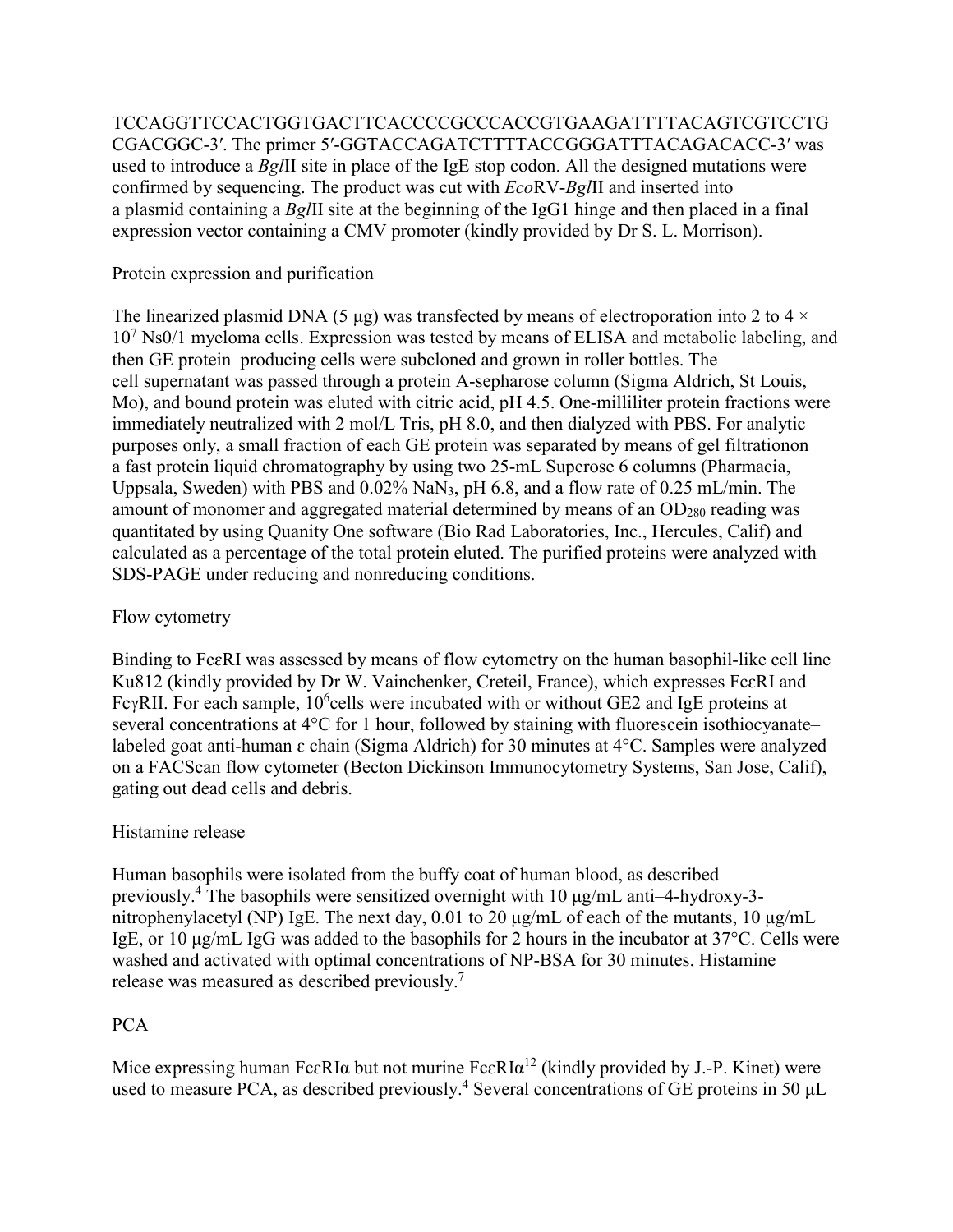of human serum from a subject with cat allergy diluted 1:5 or 0.5 μg/mL purified anti-Fel d 1 human IgE were injected intradermally. Four hours later, the mouse was challenged intravenously with 200 μL of 1% Evan's blue dye in saline containing 10 to 15 μg of purified natural Fel d 1 (Indoor Biotechnology, Inc, Charlottesville, Va). After 30 minutes, the mouse was killed, and PCA was visualized by means of leakage of blue dye into the ventral surface of the skin through dilated blood vessels at the site of injection. PCA quantitation and end point titration was limited by the leaked dye appearance and distribution in the PCA spots, the locations of the skin injected, individual mice, and the number of sites per animal. Experiments were performed in triplicate.

# **Results**

#### Characteristics of the purified GE proteins

The GE2, GE S mutant, and GE H mutant proteins, when separated by means of SDS-PAGE under nonreducing conditions, appeared as approximately 150-kd monomers composed of paired covalently bound GE heavy chains in contrast to normal H2L2 IgE at 190 kd and BSA at 66 kd (Fig 2, *A*). E2G was slightly smaller than the other GE proteins, with a molecular weight of about 145 kd, which is consistent with the removal of HA tag and linker sequences. A small fraction of the GE2- and E2G-purified material migrated at the approximate size of a GE protein dimer, or 300 kd (see below). Under reducing conditions with β-mercaptoethanoland separation on SDS-PAGE, the GE proteins migrated as a single band near 75 kd, as expected, whereas BSA appeared as a 66-kd band (Fig 2, *B*). When nondenatured protein samples were examined by using size exclusion chromatography, all 4 GE proteins contained a major peak, with the size of the expected GE protein monomers and a smaller fraction (2.8% E2G, 6.7% GE H mutant, 17.3% GE S mutant, and 17.6% GE2) that migrated at about the expected size for dimers (data not shown).



**Fig 2.** Purified GE proteins visualized on SDS-PAGE. **A**, Two micrograms of nonreduced samples of IgE isoforms, GE proteins, and BSA were run on a 5% phosphate gel. **B**, One microgram reduced samples of GE proteins and BSA were run on a 12% Tris-glycine gel. Molecular weight *(MW)* is indicated in kilodaltons on the *right*.

GE proteins showed differential ability to bind to FcɛRI and FcγRIIb on Ku812 cells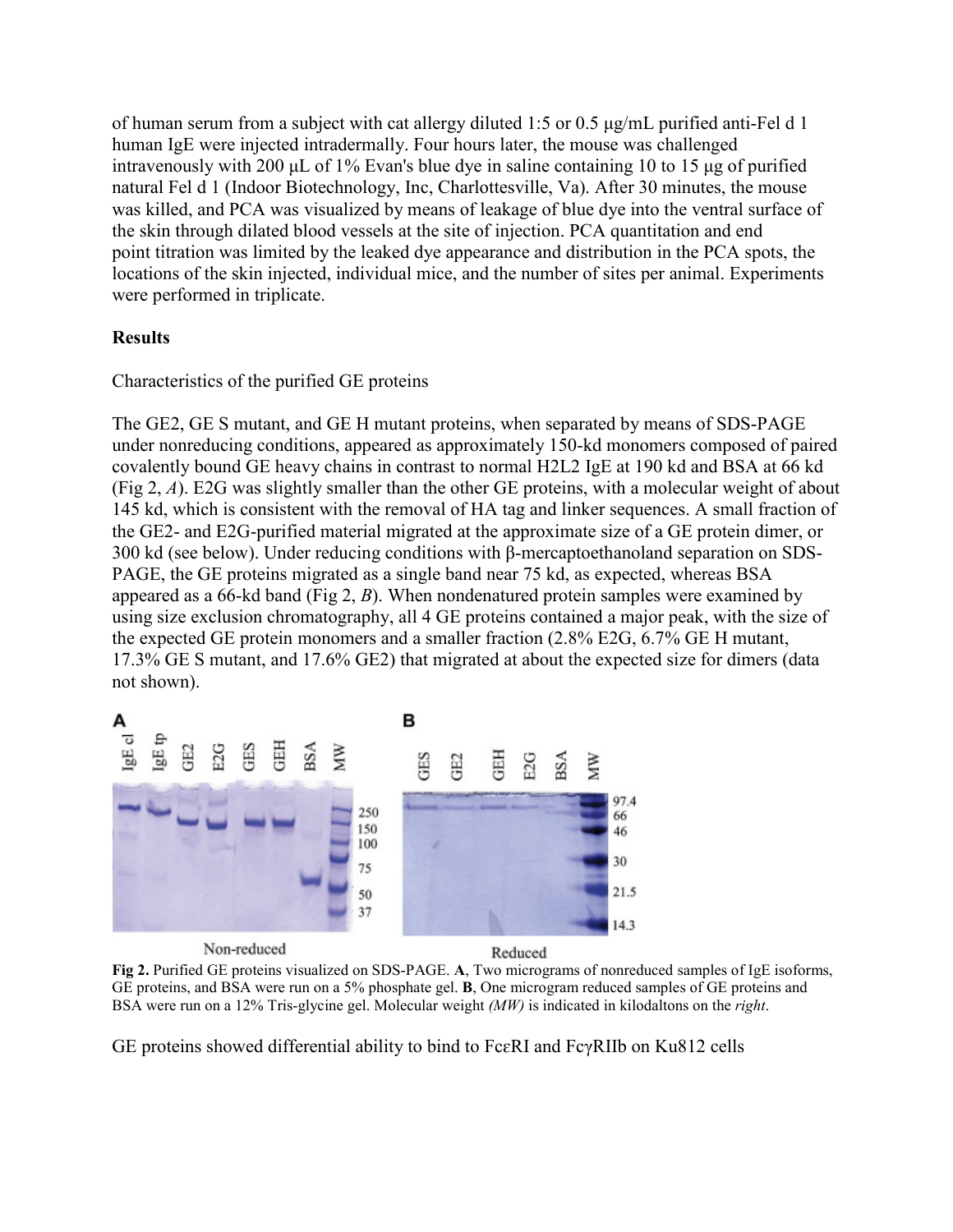Given the sequence differences and changes in domain positions of the GE2 proteins, we examined the ability of these proteins to bind to receptors on a human basophil-like cell line, Ku812. Ku812 expresses FcεRI and FcγRIIb, but not FcγRIIa and FcγRIII, on its surface.<sup>5, 13, 14</sup> The fusion proteins were predicted to bind cells better than IgE because they should bind to both FcɛRI and FcγRIIb, whereas IgE would only bind to FcɛRI. Using flow cytometry and a fluorescein isothiocyanate–conjugated goat anti- $\varepsilon$ -chain antibody to detect GE proteins that bound Ku812 cells, we found that at low concentrations of protein, GE2, E2G, and GE H mutant proteins bound these cells at significantly higher levels than recombinant IgE (Fig 3). In comparison, GE2 displayed the highest level of binding to Ku812 cells, and the GE S mutant bound the least cells compared with the other GE proteins and IgE (Fig 3).



**Fig 3.** GE proteins and IgE bind a basophil-like cell line, Ku812. Cells were incubated with several concentrations of IgE or GE proteins, and protein bindingwas measured as the percentage of α-ε fluorescein isothiocyanate–positive cells detected by means of flow cytometry. *Error bars* represent the SD among 3 repetitions. The GE H mutant at 5 μmol/L had 1 measurement.

GE proteins inhibit FcɛRI-mediated degranulation in human basophils

We have previously shown that GE2 blocks FcɛRI-mediated histamine release in human basophils in a time- and dose-dependent manner.<sup>4</sup> We compared the ability of the GE mutant proteins to inhibit degranulation of human basophils isolated from different donors with an undetermined number of receptors. Cell samples, prepared in duplicate or triplicate, were sensitized with 10 μg/mL NP-IgE and activated with optimal concentrations of NP-BSA. All 4 GE proteins displayed an ability to decrease basophil degranulation; however, the extent of inhibition appeared to vary depending on the donor. In some donors GE2 and E2G were significantly more effective than the GE S and GE H mutants at  $10\mu\text{g/mL}$  (Fig 4), whereas in other donors all 4 proteins displayed only minimal inhibition at 10 μg/mL, with no significant differences compared with the nonspecific IgE and IgG controls (Table I). The proteins also displayed a dose dependence that also varied depending on the donor cells used (Table II). In addition, when the GE proteins were tested on cells from the same donor over a 2-year time span at random intervals, the degree of inhibition varied, giving values of 10.3%, 25%, and 3.4% inhibition for GE2; 17.2%, 42.9%, and 37.6% for E2G; 5.7%, 17.5%, and 41.1% for the GE S mutant; and 24.1%, 40.9% and 33.6% for the GE H mutant (Table I, Table II, marked by asterisks). In all cases the IgE and IgG controls did not block degranulation, indicating histamine release was not inhibited by competition of FcɛRI binding between NP-IgE and IgE nor was FcγRIIb inhibitory signaling triggered solely by monomeric IgG.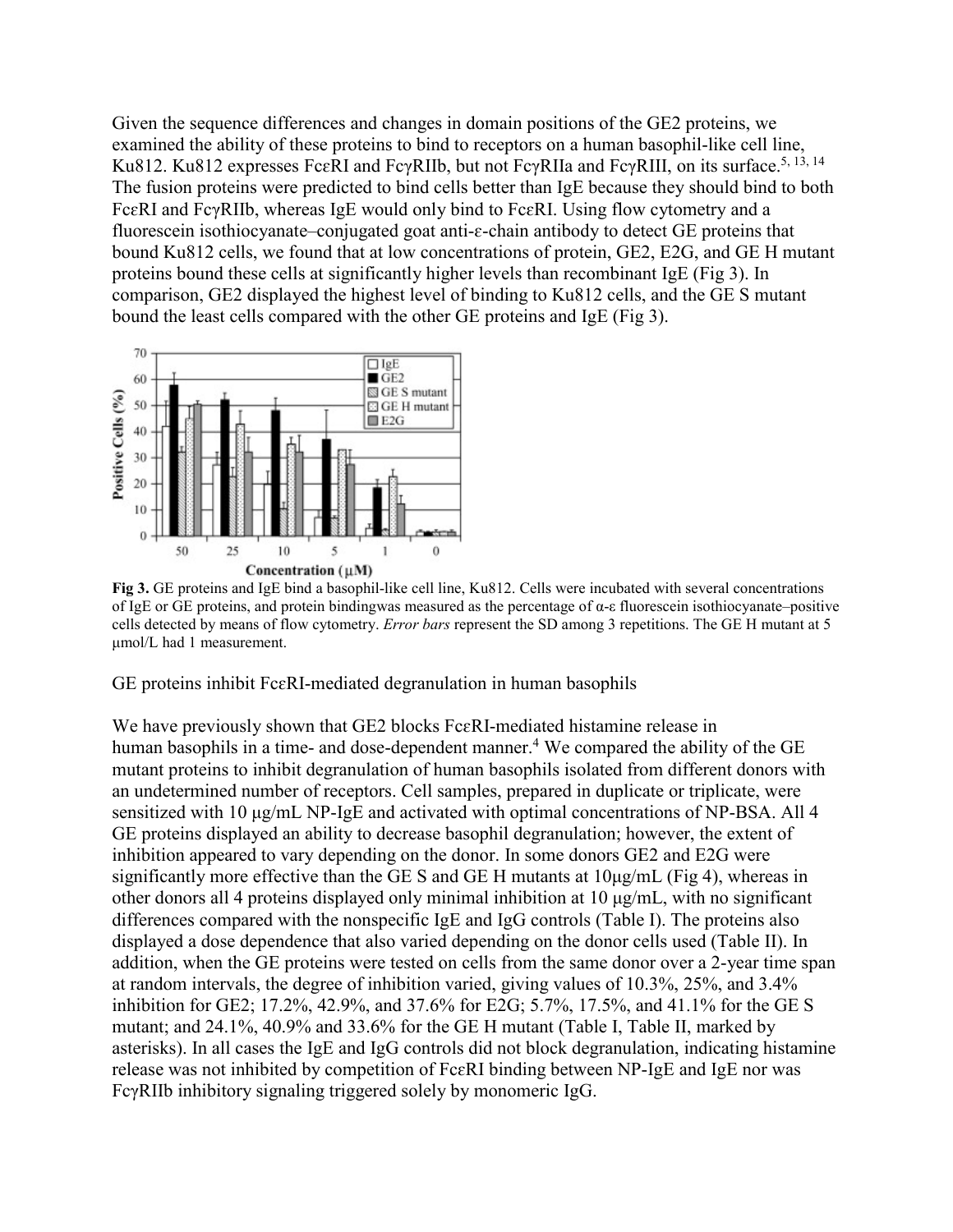

**Fig 4.** Effect of GE proteins on human basophil FcεRI-mediated degranulation. **A**, Basophils from a representative donor presensitized with 10 μg/mL anti-NP IgE, treated with 10 μg/mL protein, and activated with NP-BSA. Percentage of degranulation is taken from duplicate samples.

**Table I.** Effectiveness of GE proteins on degranulation from basophils isolated from different donors

| <b>Experiment</b> | <b>Spontaneous</b> | $ns \lg E$ | GE <sub>2</sub> | E2G            | GE S       | <b>GEH</b>    | ns IgG     |
|-------------------|--------------------|------------|-----------------|----------------|------------|---------------|------------|
| $1*$              | 6.5(2.1)           | 43.5(21.9) | 39.0(21.2)      | 36.0(21.2)     | 20.0(7.1)  | 32.5(16.3)    | 42.5(20.5) |
| $\overline{2}$    | 7.5(0.7)           | 57.5(3.5)  | $23.0(1.4)$ †   | $24.5(2.1)$ †  | 44.5(10.6) | 52.0(7.1)     | 61.0(5.7)  |
| $\beta$           | 9.5(2.1)           | 47.5(7.8)  | $24.5(4.9)$ †   | $28.0(2.8)$ †  | NA         | NA.           | 43.5(2.1)  |
| $\overline{A}$    | 12.2(9.9)          | 16.0(11.4) | $7.5(0.1)$ †    | 8.7(2.0)       | 16.9(9.5)  | 12.3(2.0)     | 47.3(52.0) |
| 5                 | 4.2(1.6)           | 43.3(5.9)  | $29.0(9.6)$ †   | $23.7(4.2)$ †  | 41.0(10.0) | 39.7(5.1)     | 37.7(15.3) |
| 6                 | 9.0(3.0)           | 29.3(7.6)  | 18.0(6.6)       | 19.7(3.2)      | 23.0(7.2)  | 19.7(5.1)     | 30.7(10.5) |
| $7*$              | 4.0(1.0)           | 49.7(6.1)  | 48.0(3.0)       | $31.0(10.0)$ † | 41.0(8.7)  | $33.0(8.5)$ † | 51.3 (9.6) |
| 8                 | 7.7(5.7)           | 15.3(4.9)  | 12.0(3.6)       | 12.3(1.5)      | 10.0(4.6)  | 12.3(4.5)     | 18.7(2.1)  |
| 9                 | 10.0(3.6)          | 42.0(13.0) | 47.3 (9.0)      | 35.0(7.0)      | 40.7(11.9) | 44.3 (10.0)   | 45.0(7.2)  |

Percentage degranulation is reported in the presence of 10 μg/mL GE proteins, nonspecific IgE and nonspecific IgG, or spontaneous release showing SD (in parentheses).

*ns*, Nonspecific; *NA*, not applicable.

∗Identifying the same donor.

†*P* < .05 compared with 10 μg/mL nonspecific IgE.

| GOILOIS         |                            |                         |                                       |                         |                                       |                                       |                                           |             |  |  |
|-----------------|----------------------------|-------------------------|---------------------------------------|-------------------------|---------------------------------------|---------------------------------------|-------------------------------------------|-------------|--|--|
|                 | <b>Protein Spontaneous</b> | ns IgE                  | $0.01 \,\mathrm{\mu g/mL}$            |                         |                                       |                                       | 0.1 μg/mL 1.0 μg/mL 10.0 μg/mL 20.0 μg/mL | $ns \lg G$  |  |  |
| GE <sub>2</sub> | 2.5(3.5)                   | 39.0(7.1)               | 41.5(0.7)                             | 42.5(6.4)               | 33.0(5.7)                             | 35.0(7.1)                             | NA.                                       | 43.0(2.8)   |  |  |
| $GE2*$          | 7.5(6.4)                   | 28.0(4.2)               | 33.5(0.7)                             | 30(2.8)                 | 26.0(2.8)                             | 21.0(1.4)                             | NA.                                       | 32.5(6.4)   |  |  |
| GE2             | 9.5(2.1)                   | 47.5(7.8)               | NA.                                   | 48.0(4.2)               | 37.5(7.8)                             | $24.5(4.9)$ †                         | $18.5(2.1)$ †                             | 43.5(2.1)   |  |  |
| E2G             | 2.5(3.5)                   | 39.0(7.1)               | 41.0(9.9)                             | 38.0(9.9)               | 40.0(9.9)                             | 37.5(4.9)                             | NA.                                       | 43.0(2.8)   |  |  |
| $E2G*$          | 7.5(6.4)                   | 28.0(4.2)               | 27.0(2.8)                             | 23.0(2.8)               | 21.0(5.7)                             | $16.0(2.8)$ †                         | NA                                        | 32.5(6.4)   |  |  |
| E2G             | 9.5(2.1)                   | 47.5 (7.8)              | NA.                                   | 44.5(3.5)               |                                       | $39.0(11.3)$ $28.0(2.8)$ <sup>†</sup> | $12.5(3.5)$ †                             | 43.5(2.1)   |  |  |
| GE S            | 4.0(1.0)                   |                         | $54.7(10.2)$ $50.3(2.1)$ <sup>†</sup> | $48.7(4.7)$ †           | 43.0 $(10.1)$ 48.0 $(3)$ <sup>†</sup> |                                       | NA                                        | 53.0 (11.8) |  |  |
| GE S            | 6.3(1.5)                   | $18.0(5.3)$ 19.3 (7.2)  |                                       | 20.7(6.8)               | 16.0(6.2)                             | 8.3(6.5)                              | NA.                                       | 23.3(9.5)   |  |  |
| $GE S*$         | 5.0(3.6)                   | $62.3(15.2)$ 5.7 (16.1) |                                       |                         | $55.7(10.5)$ 41.7 (16.9)              | 36.7 (12.7)                           | NA                                        | 59.7 (14.6) |  |  |
| GE S            | 10.7(2.3)                  | 41.3(6.4)               | 28.7(9.0)                             | $24.7(4.7)$ $27.0(5.3)$ |                                       | $24.0(7.2)$ †                         | NA.                                       | 37.3(16.3)  |  |  |
| GE H            | 3.0(2.8)                   | 33.0(5.7)               | 25.0(4.2)                             |                         | $26.5(3.5)$ $23.0(2.8)$ $19.5(2.1)$ † |                                       | NA.                                       | 33.0(7.1)   |  |  |

**Table II.** Dose effect of GE proteins on degranulation tested on basophils isolated from several donors

Percentage degranulation showing SD (in parentheses).

*ns*, Nonspecific; *NA*, not applicable.

∗Identical donor.

 $\dagger P < .05$ .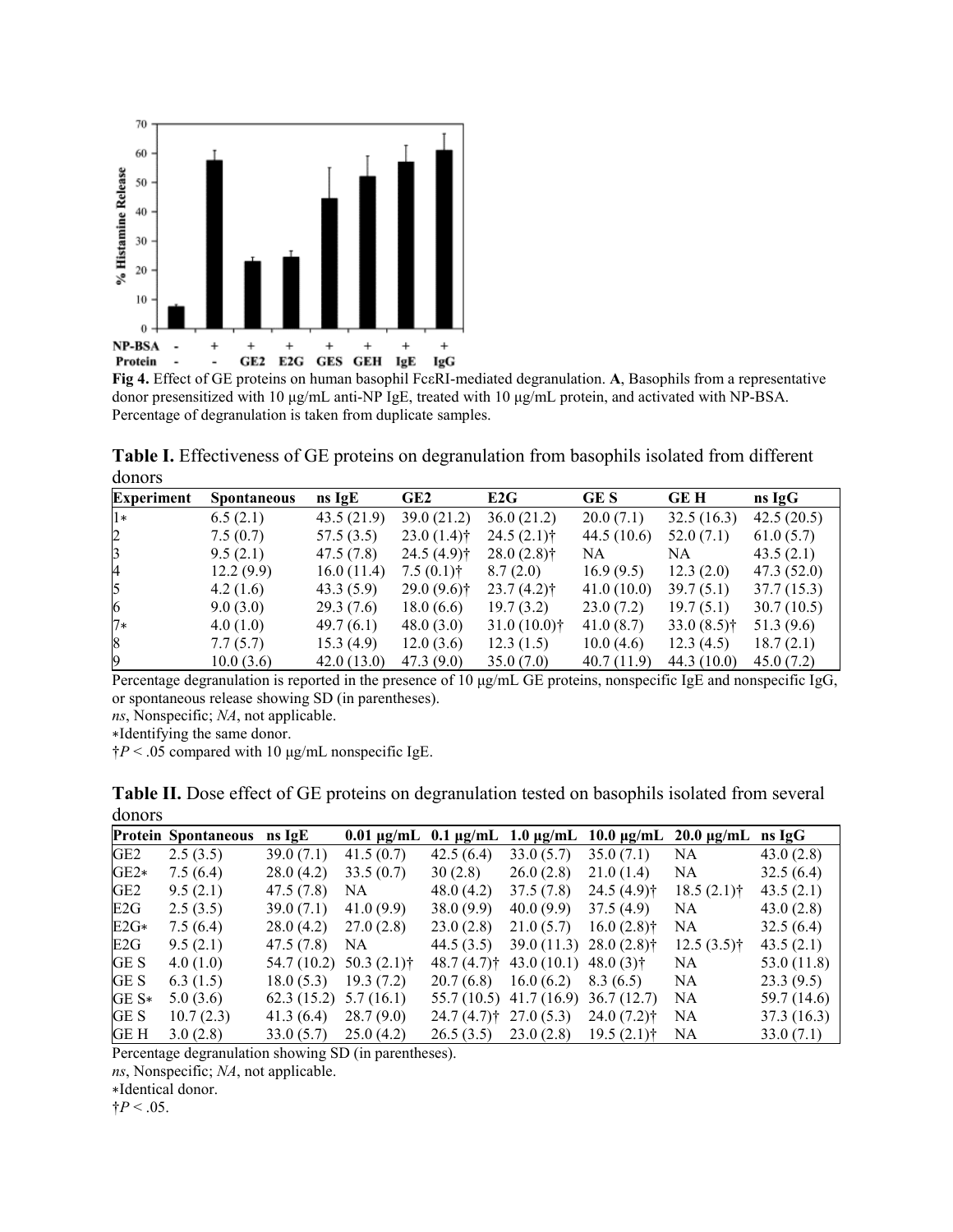GE2 and E2G blocked FcɛRI-mediated PCA in human FcɛRIα-transgenic mice more effectively than the GE S and GE H mutant proteins

GE2 has been shown to inhibit FcɛRI-dependent PCA in mice when coadministered with anti-NP IgE and challenged with NP-BSA, as well as in mice presensitized with human serum from a subject with cat allergy and challenged with the native Fel d 1 antigen.<sup>4, 8</sup> When we compared GE2 with the GE proteins, we found that E2G was equivalent to GE2 in blocking PCA at 5, 2.5, and 1 μg/mL (Fig 5, *A*). The GE S and GE H mutant proteins also completely blocked PCA reactivity at 5 μg/mL; however, both mutants displayed less inhibition of PCA reactivity than the original GE2 at lower concentrations (Fig 5, *B* and *C*). As a control, Fel d 1–specific IgE given without treatment of GE proteins resulted in a blue spot on challenge with Fel d 1, indicating strong positive PCA reactivity (Fig 5, panel 1). When nonspecific human myeloma IgE at 5 μg/mL was mixed with Fel d 1–specific serum IgE, it did not block the PCA response (Fig 5, *A*, panel 5). Each comparison experiment was performed on at least 3 mice and produced consistent results, although the sensitivity to allergen and treatment varied slightly between animals.



**Fig 5.** GE proteins block PCA: **A**, GE2 versus E2G; **B**, GE2 versus GE S mutant; **C**, GE2 versus GE H mutant; and **D**, size exclusion chromatography-purified E2G monomers versus E2G. Mice were injected with serum from a patient with cat allergy or purified IgE plus GE proteins and then challenged after 4 hours with Fel d 1 in Evans Blue dye. <sup>∗</sup>Serum with 5 μg/mL myeloma IgE.

Purified monomeric E2G more effectively blocked FcɛRI-mediated PCA than E2G preparations

Because the GE protein preparations contained a small fraction of aggregated protein, we were interested in determining how this affected the inhibitory properties of the molecules. The effectiveness of our E2G preparations were compared with size exclusion chromatography– purified E2G monomers (fractionated by Biogen Idec, Cambridge, Mass) by using PCA on FcɛRIα-transgenic mice sensitized with purified anti-Fel d 1 IgE. Both E2G preparations completely blocked at higher doses, whereas only monomer E2G blocked at the lowest dose of protein (Fig 5, *D*).

# **Discussion**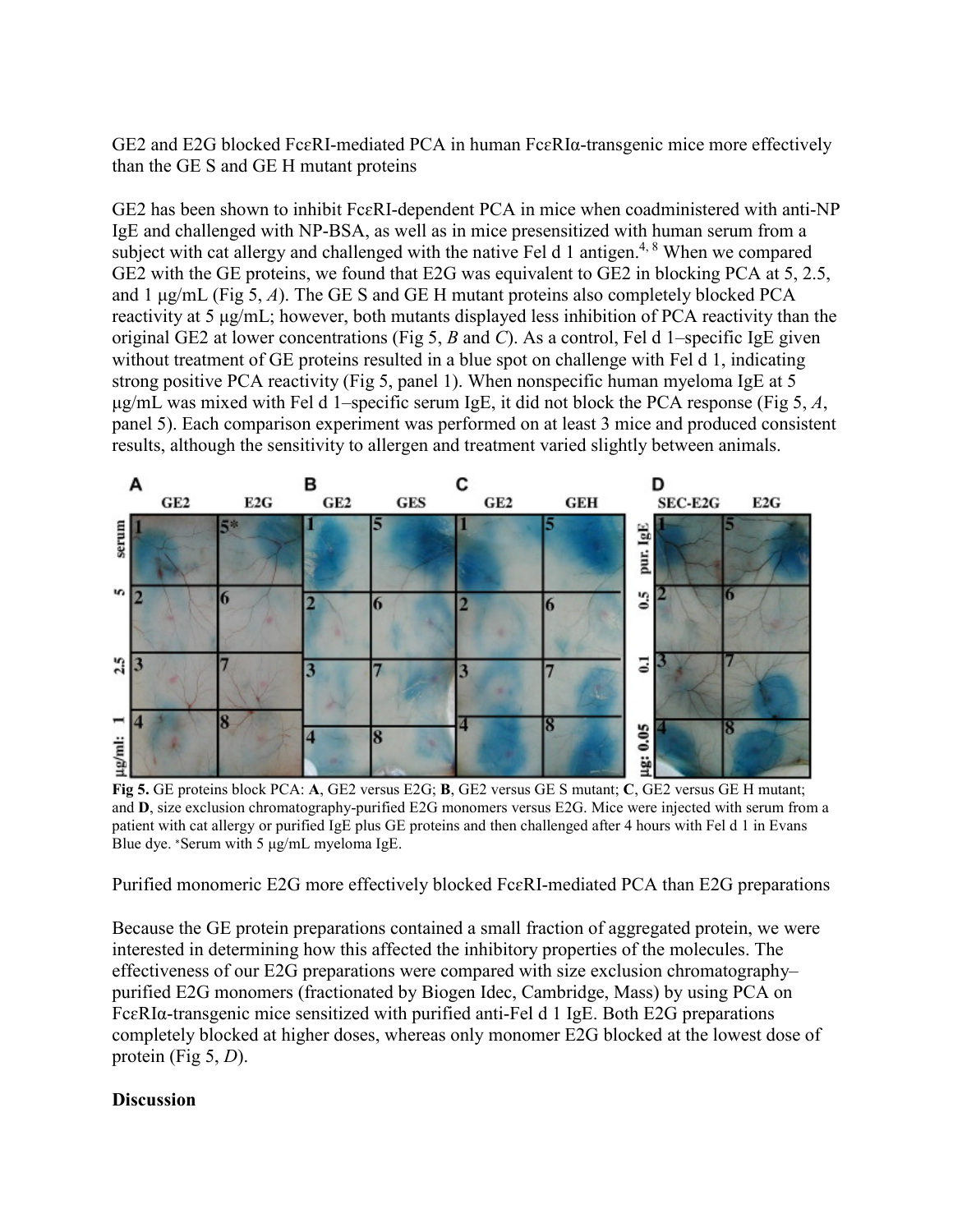The success of GE2 in blocking allergic responses *in vitro* and in animal models gives promise for this molecule as a potential novel treatment of human allergic diseases.<sup>4, 5</sup> In seeking the best candidate for further drug development, we were interested in maximizing the benefits of co– cross-linking FcγRIIb receptors with FcɛRI receptors on cells and minimizing the effects of potentially immunogenic sequences, such as a hemagglutinin tag and flexible linker.

When we looked at GE protein binding to Ku812 cells, we found that GE2, E2G, and GE H mutant bound cells better than IgE, whereas the GE S mutant had poorer binding than IgE. The lower binding of the GE mutants compared with that of GE2 was unexpected because previous studies by Shields et al<sup>11</sup> showed an increase in binding affinity (ratio of mutant/native intact Ig) of 1.84 for FcγRIIb (S267A), 1.44 for FcγRIIb, and 0.54 for FcγRIII (H268A). These small differences in binding of intact IgG molecules did not appear to correlate with an improved inhibitory effectiveness of the GE proteins. In the Ku812 cell model, the binding of the GE proteins measures the sum of the binding to both FcγRII and FcɛRI. It is possible that the higher percentages of GE2-, E2G-, and GE H mutant–bound cells compared with lower binding of the GE S mutant could suggest that even though the Fcγ mutation increased binding under the Ig configuration (H2L2), the mutation could play an inhibitory role by directly blocking Fcγ access to FcγRII under the Fcγ-Fcɛ configuration. Likewise, this mutation might impede binding of the Fcɛ portion to FcɛRI indirectly through the mutation, through an induced conformational change of the GE S mutant, or both. It was a concern that the lower binding of the GE S mutant, although only slightly less than that of IgE, might be partially due to the presence of aggregates in the preparation. Although an effort was made to isolate monomeric proteins, the aggregates could reform in solution after monomer purification. However, other factors must be involved in the lower binding seen for the GE S mutant because both GE2 and the GE S mutant contained similar concentrations of aggregated material (17.6% and 17.3%, respectively), and the overall binding was still greater for GE2 over the GE S mutant. This indicated that the difference in protein composition, a single amino acid residue in the FcγR binding region, likely changed the physical properties of the GE mutants, affecting binding affinity through a mechanism such as improper protein folding, decreased stability of the protein on the cell surface, or faster uptake and degradation in the Ku812 cell line.

FcɛRI-mediated responses can be inhibited when FcɛRI is coaggregated with FcγRIIb by original GE2 on basophils and cord blood–derived human mast cells.<sup>6, 4, 7, 15</sup> In some donors tested in this study, GE2 and E2G significantly inhibited degranulation compared with the GE S and GE H mutants that was consistent with the trend seen in the PCA studies. However, our basophil studies also showed that the GE proteins displayed differences in the level of inhibition between donors such that the proteins did not always show the same pattern of effectiveness. We also observed variability in GE protein effectiveness by using the same donor taken over time, suggesting that human basophils might have different phenotypic states that affect inhibition through the FcγRIIb receptor. Variation between and within subjects for *in vitro* basophil release is a well-recognized phenomenon.

It is likely that the number of receptors on the surface of the cells plays an important role in this process. Studies suggest that FcγRIIb expression is altered by a polymorphic promoter for human FcγRIIb,  $^{16, 17}$  FcγRIIb expression on germinal center B cells in mice can be altered by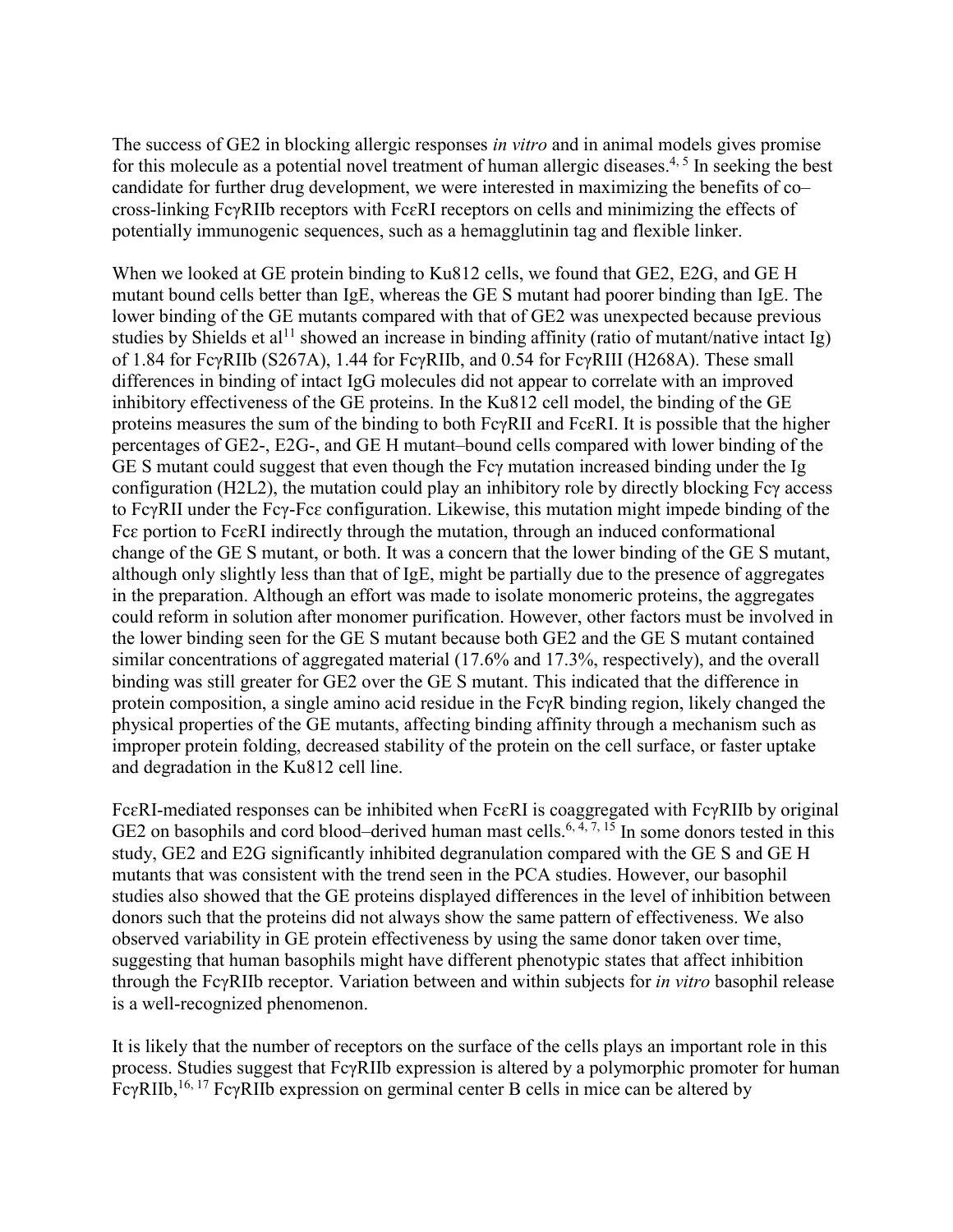older follicular dendritic cells,<sup>18</sup> and other studies show donor variability of FcγRII isoform expression in human monocytes,  $^{19}$  platelets,  $^{20}$  and natural killer cells.  $^{21}$  Thus the expression of IgE and IgG receptors on human basophils and especially FcγRIIb and FcγRIIa expression on basophils from donors in whom no inhibition was observed are a likely factor in the different donor cell degranulation responses.

In addition to measuring histamine release from human basophils *in vitro*, we have measured the effects of GE2 on PCA in FcɛRIα-transgenic mice. The mast cells in these transgenic mice bind the human Fcɛ of the GE proteins through their human FcɛRIα chain while the murine FcγRIIb will bind the human Fcγ portion. E2G appeared to be equally as effective as GE2 in its ability to block PCA reactivity, whereas the GE S mutant and GE H mutant required higher doses of GE protein to completely block PCA reactivity. These results suggest that the mutations intended to increase binding to the FcγRIIb receptor might negatively affect ITIM signaling. High concentrations of nonspecific IgE were unable to block PCA reactivity, indicating that the GE proteins block FcɛRI signaling specifically and not by competition with IgE for receptor.

In our GE protein preparations the small percentage of high-molecular-weight material appeared to represent denaturation of protein during the acidic elution from the protein A-sepharose column that did not properly refold on neutralization. Purified E2G monomer, which was able to block PCA reactivity at lower doses of protein (Fig 5), was more potent than the original E2G preparation. Although size exclusion chromatography–purified protein showed greater PCA activity, the differences did not appear to have a large affect on the comparison of the GE proteins. The GE2 and GE S mutant preparations contained the highest fraction of aggregate, suggesting that they would have the largest shift in effectiveness; however, the binding and inhibitory activity of the GE S mutant was significantly less than that of GE2. The GE H mutant and E2G preparations contained much less aggregate, yet did not perform dramatically better than GE2.

Overall, we have found that the GE2 and E2G constructs were the most effective inhibitors of IgE-mediated degranulation and showed the highest binding to a basophil-like cell line. Although the Fcγ and Fcɛ binding sites appeared to be functional in both 5′ and 3′ positions in the molecule, the E2G structure theoretically would have an advantage over GE2 in terms of the potential side effects derived from the potentially immunogenic linker sequences because the artificial synthetic linker sequence in GE2 was replaced by the natural IgG hinge region in E2G. Therefore E2G not only lacks the artificial linker sequence but also only has 1 fusion junction instead of 2 fusion junctions in GE2. For the GE S and GE H mutants, the lower Ku812 binding and decreased inhibition of histamine release compared with that of GE2 and E2G suggest that the serine residues at position 267 and the histidine residue at position 268 in the  $C_{H2}$  domain of IgG1 are important in ITIM signaling. Amino acid substitutions, which have been shown to increase binding to the FcγRII receptors, decreased the effectiveness of the inhibitory properties of the GE molecules. It is possible that slightly lower affinity binding is critical for co–crosslinking of FcγRII and FcɛRI receptors and necessary for ITIM signaling. Cell-surface movement of the receptors might be restricted, or receptor recycling could be affected as well.

In conclusion, given that GE2 and E2G are the most effective inhibitors of the 4 molecules, it would be beneficial for further drug development to consider both GE2 and E2G molecules as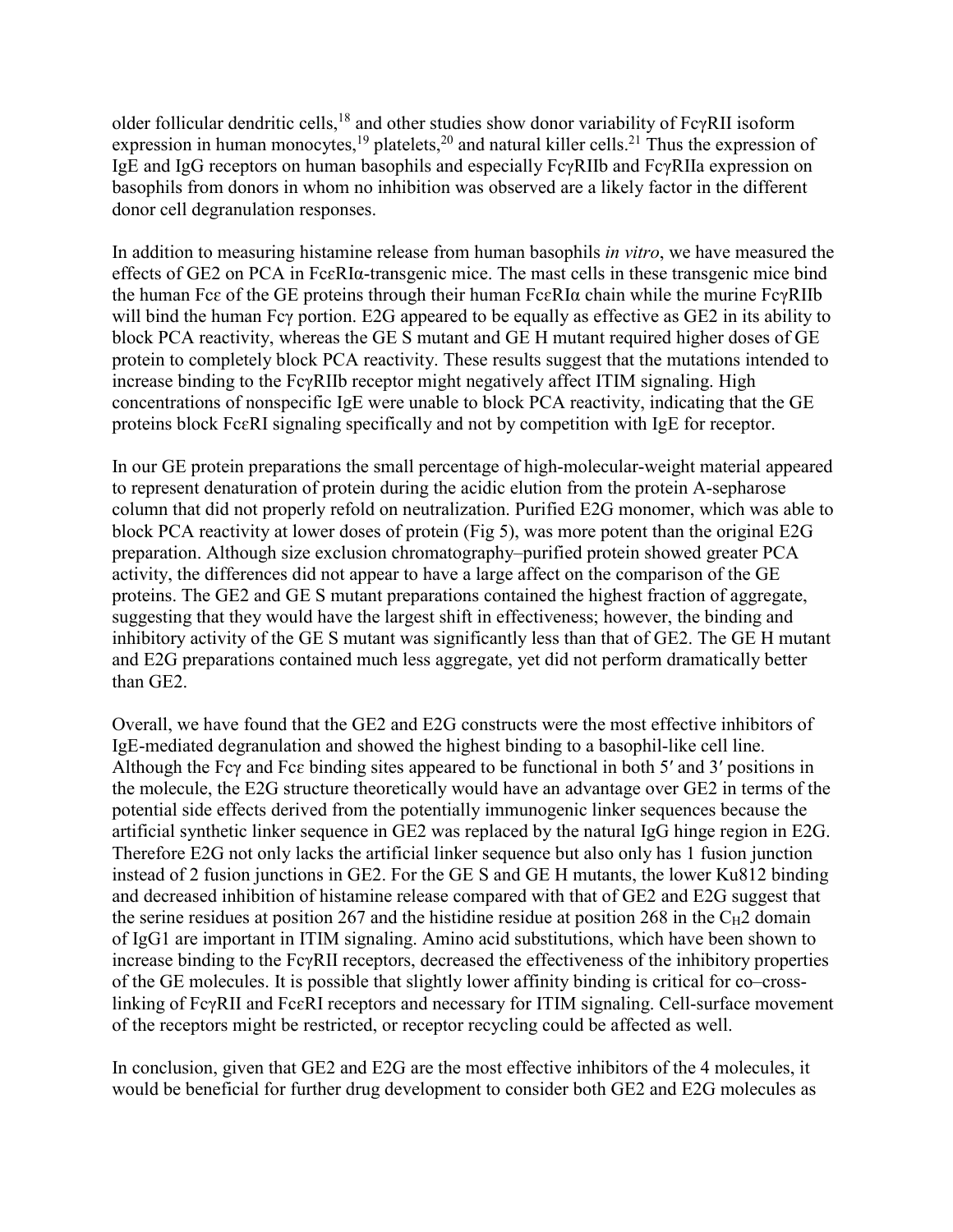viable therapeutic options because the immunogenicity of the (Gly4Ser)3 flexible linker has not been determined.

We thank Tetsuya Terada, Michael J. Whitekus, and XuWei Yang for breeding and genotyping the transgenic mouse colony and for technical assistance and Biogen Idec for their discussions and financial support.

# **References**

1. Fahy JV, Fleming HE, Wong HH, Liu JT, Su JQ, Reimann J, et al. The effect of an anti-IgE monoclonal antibody on the early- and late-phase responses to allergen inhalation in asthmatic subjects. Am J Respir Crit Care Med 1997;155:1828-34.

2. Ong YE, Menzies-Gow A, Barkans J, Benyahia F, Ou TT, Ying S, et al. Anti-IgE (omalizumab) inhibits late-phase reactions and inflammatory cells after repeat skin allergen challenge. J Allergy Clin Immunol 2005;116:558-64.

3. Arbes SJ Jr, Gergen PJ, Elliott L, Zeldin DC. Prevalences of positive skin test responses to 10 common allergens in the US population: results from the third National Health and Nutrition Examination Survey. J Allergy Clin Immunol 2005;116:377-83.

4. Zhu D, Kepley CL, Zhang M, Zhang K, Saxon A. A novel human immunoglobulin Fc gamma Fc epsilon bifunctional fusion protein inhibits Fc epsilon RI-mediated degranulation. Nat Med 2002;8:518-21.

5. Saxon A, Zhu D, Zhang K, Allen LC, Kepley CL. Genetically engineered negative signaling molecules in the immunomodulation of allergic diseases. Curr Opin Allergy Clin Immunol 2004;4:563-8.

6. Dae¨ron M, Malbec O, Latour S, Arock M, Fridman WH. Regulation of high-affinity IgE receptor-mediated mast cell activation by murine low-affinity IgG receptors. J Clin Invest 1995;95:577-85.

7. Kepley CL, Cambier JC, Morel PA, Lujan D, Ortega E, Wilson BS, et al. Negative regulation of FceRI signaling by FcgRII costimulation in human blood basophils. J Allergy Clin Immunol 2000;106:337-48.

8. Zhang K, Kepley CL, Terada T, Zhu D, Perez H, Saxon A. Inhibition of allergen-specific IgE reactivity by a human Ig Fcg-Fce bifunctional fusion protein. J Allergy Clin Immunol 2004;114:321-7.

9. Kepley CL, Zhang K, Zhu D, Saxon A. FceRI-FcgRII coaggregation inhibits IL-16 production from human Langerhans-like dendritic cells. Clin Immunol 2003;108:89-94.